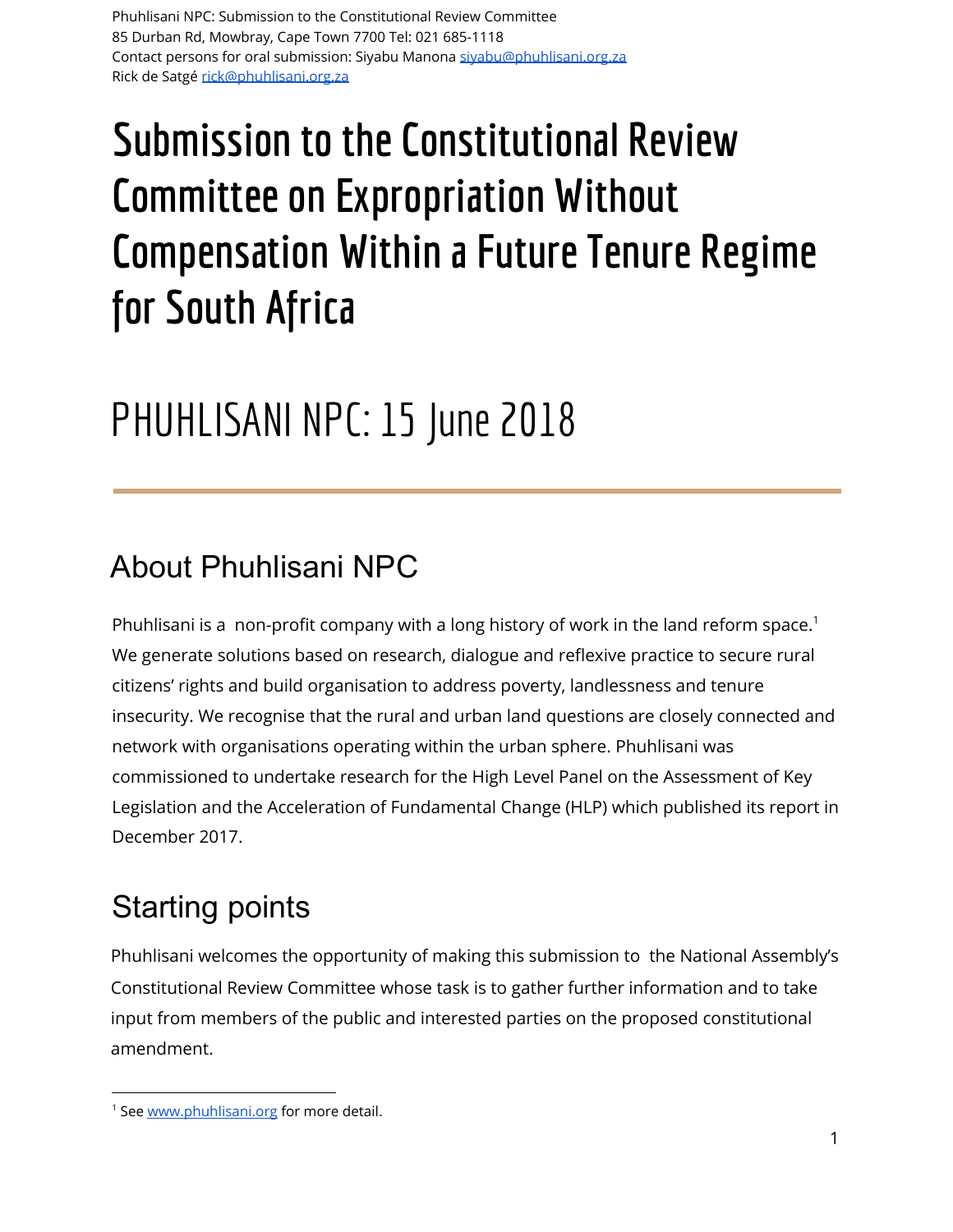Given South Africa's history, Phuhlisani recognises that addressing the rural and urban land questions is central to the realisation of key constitutional imperatives and makes an important to the achievement of meaningful social and economic inclusion. This means that the conversation about land is also a discussion about the deep rooted inequalities which characterise our society and the persistent marginalisation of the majority of South Africans from many of the anticipated benefits of democracy. In this setting land remains a potent metaphor for dispossession - a signifier that South does not yet belong to all who live it.

Voices in the current national debate carry important messages about land. They confirm that:

*Most discussions about land reform are not actually about land, or about reform. They are displaced discussions about national identity, colonialism, and reparation. And this displacement is in turn symptomatic of the lack of resolution about those issues. 2*

*Land is not just about agriculture. It is about freedom, identity and complex intersections between belonging, dignity, property, wealth, security, culture and customary practices. 3*

In that land carries such a potent symbolic charge it provides a powerful source of political capital for politicians which may be misused:

*It enables politicians to dodge difficult economic questions and promote seemingly simple solutions to what are very complex problems. Poverty, lack of job creation, lack of public service delivery can all be blamed on inequality rather than policy or political failure". 4*

<sup>2</sup> du Toit, Andries in Michael Aliber, M. 2013. *The opportunities and limitations of the Willing Buyer/Willing Seller approach to land reform in South Africa*. Land Divided Conference 24 - 27 March. Cape Town.

<sup>3</sup> Gasa, Nomboniso. 2018. *The land issue is about restoring identity*. City Press 18 March.

https://www.news24.com/Columnists/GuestColumn/restoring-identity-20180318-2

<sup>4</sup> Keeton, Gavin. 2014. *Inequality in South Africa*. The Journal of the Helen Suzman Foundation. Issue 74: 26 - 31 P. 27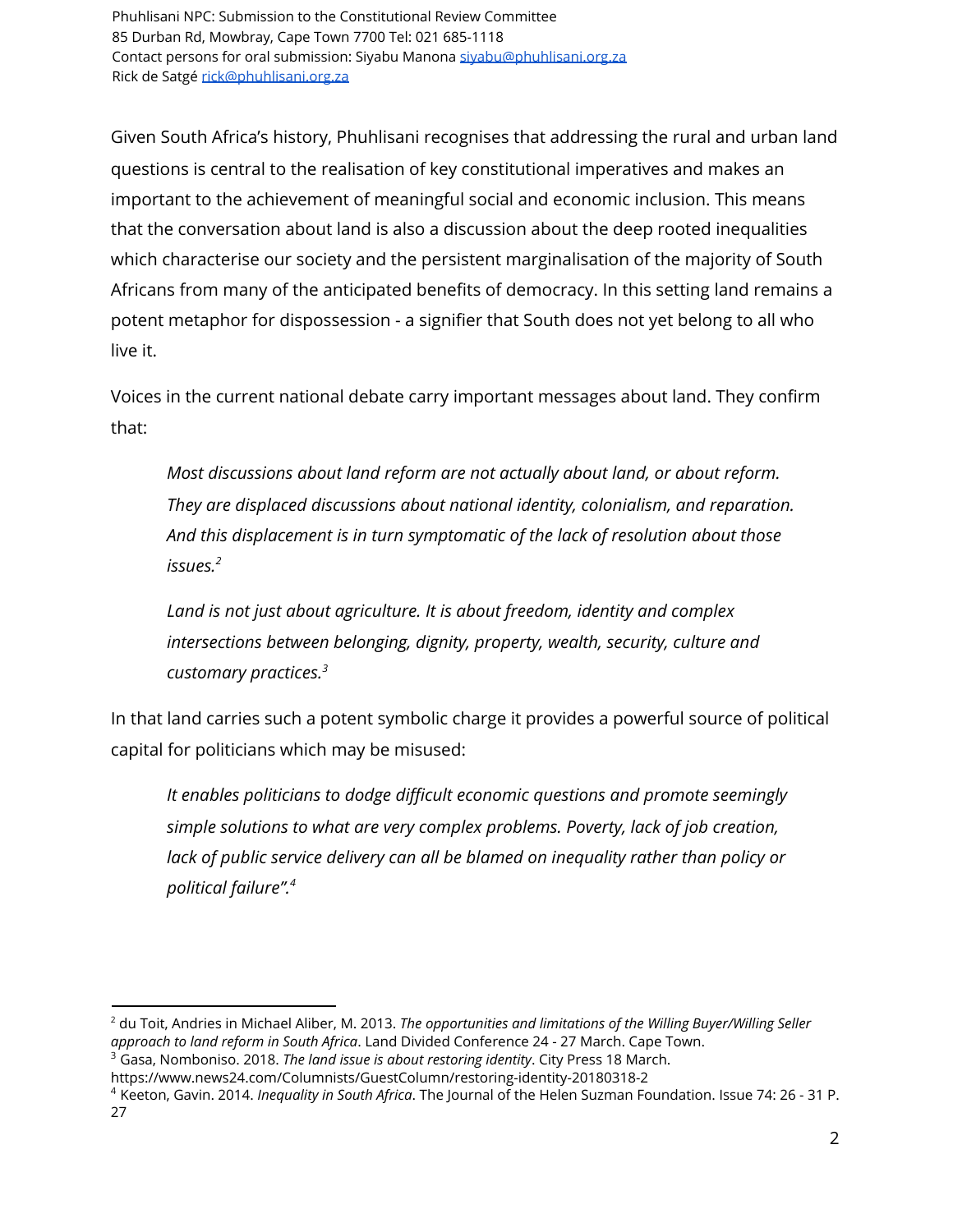Phuhlisani supports approaches which will sustainably advance equitable access to land and ensure tenure security and recorded rights for all in fulfilment of the obligation conferred by Section 25(5) and 25(6) of the Constitution. In this we emphasise the overwhelming importance of the need:

- to address the systemic problems contributing to the poor performance of the land reform programme
- for a practical, affordable and integrated property rights system as the platform to afford all citizens with secure and legally enforceable tenure rights given that the property rights of an estimated 60% of South Africans remain off register. 5

#### Our position on expropriation without compensation

In our view the current impetus to consider amending the Constitution to enable land expropriation without compensation can be interpreted in three ways:

- As an indicator of the persistence of poverty and rising inequality where persistent and deeply inequitable access to land is a marker of the failure to bring about a more equitable society in post apartheid South Africa
- As a political response to either exploit, or attempt to mitigate the immense national damage and erosion of popular confidence as a consequence of "systemic state capture by the Zuma centred power elite" which has been described as akin to "a silent coup" 6
- As a land acquisition solution which responds to the above factors, but which masks the policy and programmatic failures of land reform.

Clearly all three perspectives have relevance given the current conjuncture in South Africa. However irrespective of which interpretation seems persuasive, legal opinion confirms that the Constitution places no impediment in the way of expropriation. This can be with zero

 $5$  Such a system has to encompass the rights of those in informal settlements and inner cities, housing development schemes, communal land held in trust by the State, land acquired through restitution, labour tenant claims, redistribution land held by communal property institutions and privately owned farms where occupiers have statutory rights.

<sup>6</sup> State Capacity Research Project. 2017. *Betrayal of the Promise: How South Africa is Being Stolen.* Centre for Complex Systems in Transition, Public Affairs Research Institute, Development Policy Research Unit, South African Research Chair Programme on African Diplomacy and Foreign Policy. P. 4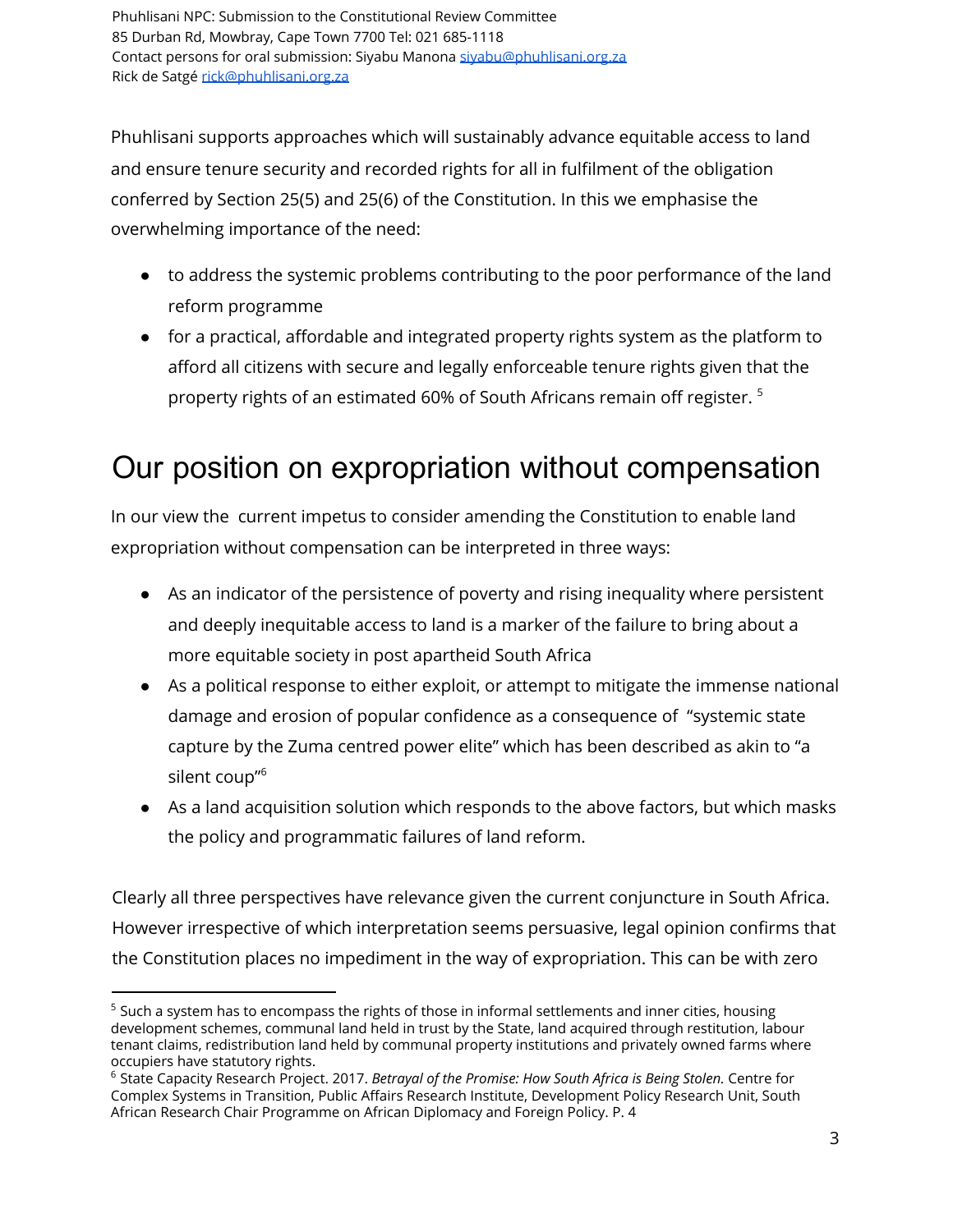compensation, minimum compensation or compensation that is below, or at market value depending on the circumstances of the case. This must be implemented by way of a law of general application and in a manner which meets the requirements of just administrative action as required by the Promotion of Administrative Justice Act (No. 3 of 200).

Although the Constitution is clear, in practice the content of "just and equitable" compensation, remains insufficiently developed or understood. Neither government nor the courts have weighed in on the content or developed a transparent procedure for arriving at what is 'just and equitable' compensation. The Property Valuation Act (No. 17 of 2014) makes a single reference to expropriation and just and equitable compensation in its preamble but the body of the Act is silent on the procedures involved. Draft regulations try to provide guidance but without this being addressed in the Act this can only be limited in scope.

We argue that willing buyer-willing seller (WBWS) and expropriation should be conceptualised as two poles that mark a continuum. However, these approaches to land acquisition are not necessarily mutually exclusive and can both be employed in different combinations. In instances where the WBWS approach is used, the state's option to expropriate remains as a power that could be invoked at any point in price negotiations. Likewise in instances where the state has chosen to expropriate, it is also possible to negotiate levels of compensation payable.

While there appears to be no compelling argument to rule out cases where expropriation could result in zero compensation such instances will likely to constitute a tiny minority of cases where specific circumstances indicate that this calculation will be just and equitable. The compensation rationale will vary from case to case and a combination of factors will determine the calculation of the level of compensation where land is expropriated in the public interest. This may result in levels of compensation at below market value. Likewise there is no requirement that such compensation be paid in cash.

In all of this it is critically important to recognise that, alongside the registered owner, there are often others with rights in the land which is subject of expropriation<sup>7</sup>. Used incorrectly,

<sup>7</sup> These laws include thePrevention of Illegal Eviction from and Unlawful Occupation of Land Act No. 19 of 1998 (PIE), Extension of Security of Tenure Act No. 62 of 1997 (ESTA), Land Reform (Labour Tenants) Act No. 3 of 1996 (LTA), and the Interim Protection of Informal Land Rights Act No. 31 of 1996 (IPILRA)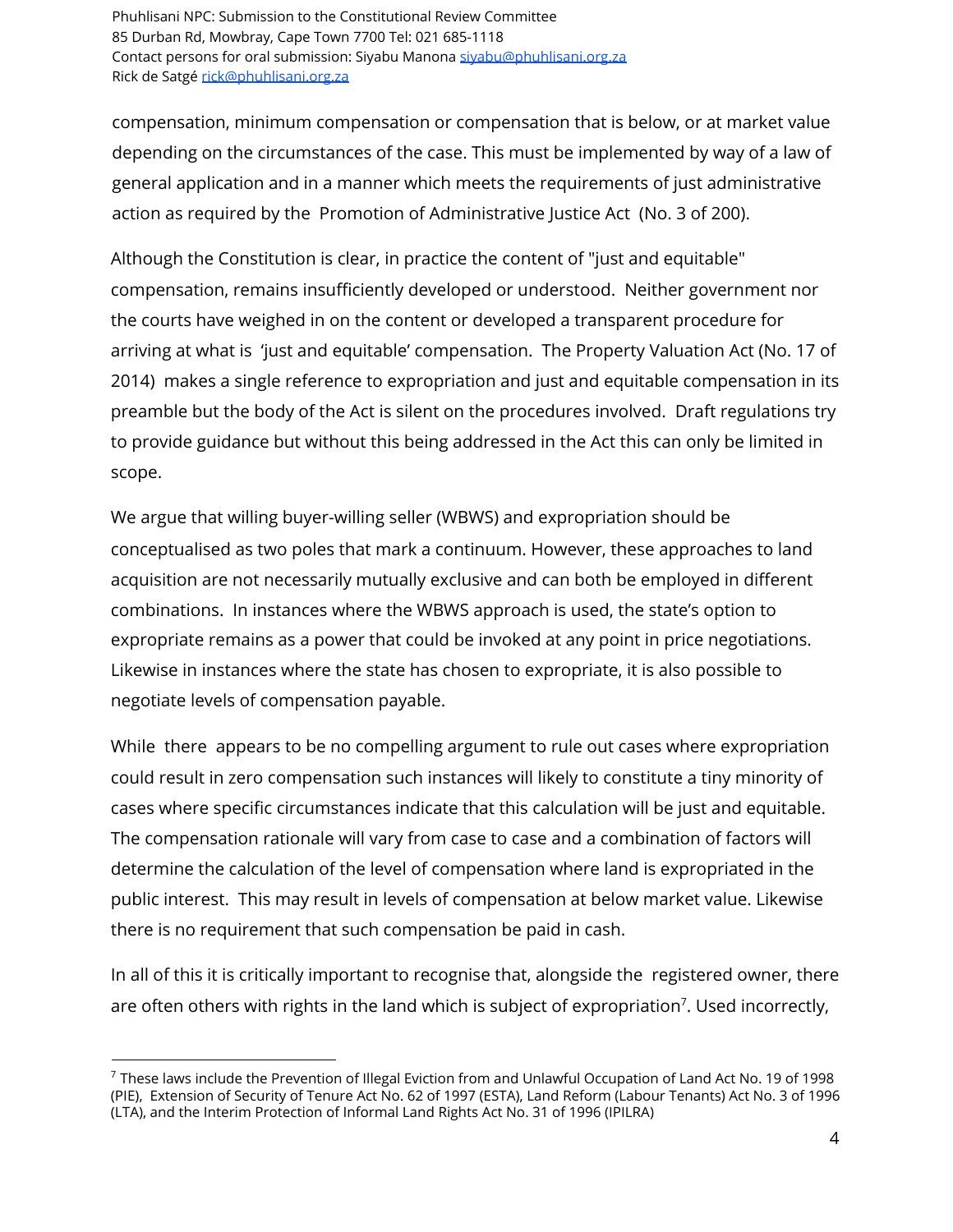expropriation has a potential to extinguish or undermine these rights. While the focus of expropriation has been on the registered rights of the owners with the titles, expropriation also has enormous repercussions for those with off-register rights. Before expropriation, there is a necessity to ascertain and recognise off-register rights that are also eligible to compensation (or comparable redress), for example farm dwellers, communal land rights holders, informal settlement dwellers. Section 25(6) of the Constitution makes mention of 'comparable redress' for such groups, as part of what will constitute 'just and equitable' compensation.

In cases where the land of rural communities may be expropriated for mining purposes, the true meaning of 'just and equitable' compensation needs to be given content. This suggests the need to calculate compensation packages appropriate to these settings which also add a premium to properly compensate people for the multiple hardships and social consequences associated with the loss of their land.

The unintended consequences and impacts of expropriation need to carefully weighed up. The area of compulsory acquisition is a highly litigated area of law, not only in South Africa, but also internationally. While expropriation has not been used successfully, for purposes of advancing land reform, the courts have dealt with a range of complex, costly and time consuming expropriation cases since 1994. $8$  Where land acquisition becomes the subject of litigation this results in delays and cost escalation due to incurring substantial legal fees.

Safeguards will also be required to ensure that expropriation does not become a vehicle for asset capture by elites and that it does not undermine the tenure security of the very groups that are meant to benefit from land reform.

In summary the principal obstacle preventing land expropriation and the testing of compensation levels payable has been a general lack of political will, and a failure to pass an updated Expropriation Act. Even if these obstacles are overcome it will be important to

<sup>8</sup> *First National Bank of SA Ltd t/a Wesbank v Commissioner, South African Revenue Services*; *First National Bank of SA Ltd t/a Wesbank v Minister of Finance* 2002 (4) SA 768 (CC). *Harksen v Lane No* 1998 (1) SA 300 (CC). *Miller v Schoen* 276 US 273 (1928). *Mkontwana v Nelson Mandela Metropolitan Municipality and Another; Bissett and Others v Buffalo City Municipality and Others; Transfer Rights Action Campaign and Others v Member of the Executive Council for Local Government and Housing, Gauteng and Others* 2005 (1) SA 530 (CC). *Du Toit v Minister of Transport* 2006 (1) SA 297 (CC); *Haffejee NO and Others v eThekwini Municipality and Others* (CCT 110/10) [2011] ZACC 28; 2011 (6) SA 134 (CC); 2011 (12) BCLR 1225 (CC) (25 August 2011); *Attorney-General v De Keyser's Royal Hotel, Ltd (1920) AC 508 (HL); First English Evangelical LUTHERAN Church of Glendale v County of Los Angeles* 482 US 304 (1987) 318; *Nhlabati and Others v Fick* 2003 (7) BCLR 806 (LCC);

See AJ van der Walt (2011) for the full spectrum (p334 – p519)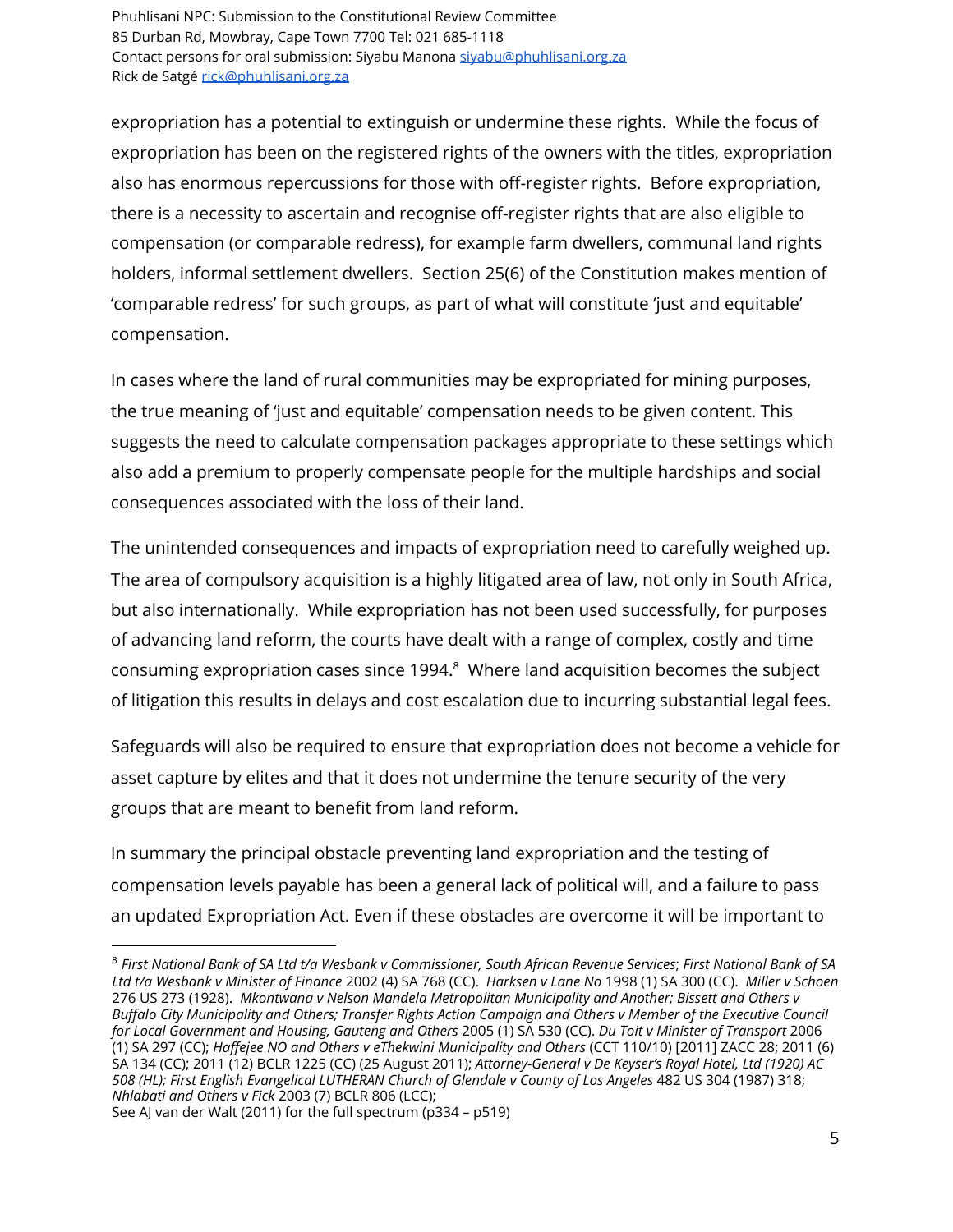reflect that there is no evidence to demonstrate that EWOC will make land reform cheaper or make it faster. Indeed expropriation may slow down and increase the costs of land acquisition. This suggests that while expropriation must be available as part of the state land acquisition machinery it should used expeditiously and not as a matter of first resort.

All of above suggests that the current enquiry into the need to amend the Constitution could constitute a diversion from the widely acknowledged policy and programme failures of land reform. This is deeply ironic since the challenges facing the land reform programme have recently been analysed in great detail and with exhaustive public input by the *High Level Panel on the Assessment of Key Legislation and the Acceleration of Fundamental Change* (HLP). Despite the volume of evidence presented, the HLP report has failed to gain commensurate traction as with the current inquiry the focus has shifted away from the substantive issues limiting fundamental change into the realm of symbolic politics and the simplifications increasingly associated with the expropriation debate.

We submit that while there is no need to amend the Constitution to enable expropriation without compensation there is an urgent requirement for South Africans to take a long, hard and honest look at the multiple factors undermining the performance of land reform and with it our failure to address deep seated spatial inequality and tenure insecurity. We briefly review these issues below before turning to the second element shaping the mandate of the Constitutional Review Committee - that of the need to rethink the future tenure regime to record and protect the property rights of all South Africans.

## Assessing the performance of the land reform programme

The land reform programme was designed to give effect to the specific obligations set out in Section 25 of the Constitution giving rise to the Redistribution, Tenure and Restitution programmes respectively. The report of the High Level Panel acknowledges that the land reform programme has failed to meaningfully advance equitable access to land.

Current figures indicated that cumulative land reform delivery as at 2016/17 amounted to 4,7 million ha acquired through redistribution and 3,4 million ha through restitution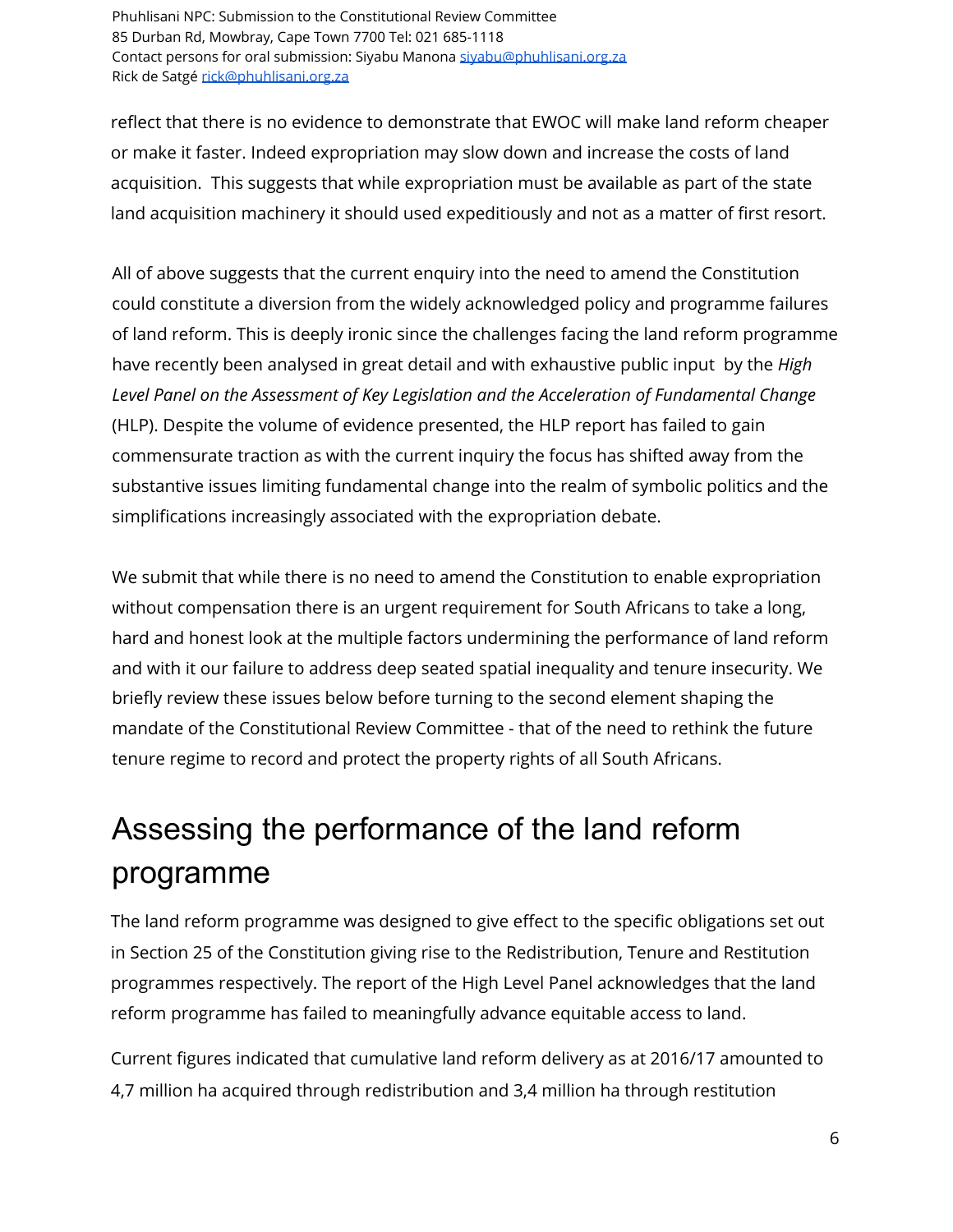totalling 8,13 million ha or 9.9% of commercial farmland.  $^9$  Official estimates suggest that over 400 000 households have benefitted from land reform (approximately 130 000 households have benefitted through redistribution and 300 000 households through restitution).

However, recent research<sup>10</sup> indicates that there has been a massive shrinkage in the number of beneficiaries. Those who retain active links with land purchased through redistribution and restitution may have shrunk to just 60 000 households. As table 1 indicates below this shrinkage has sharply escalated the costs per actual beneficiary household.

|                | Total<br>expenditure<br>(R billion) | Per official beneficiary HH<br>(R) | Per estimated actual beneficiary<br>HH<br>(R) |
|----------------|-------------------------------------|------------------------------------|-----------------------------------------------|
| Redistribution | 56                                  | 400 000                            | 1 900 000                                     |
| Restitution    | 48                                  | 160 000                            | 1 600 000                                     |

*Table 1: Estimates of per beneficiary expenditures per redistribution and restitution beneficiary households 11*

A significant portion of the 8.13 million ha of land acquired through land reform is registered to land holding entities while the remainder is held by the state. According to the DRDLR CPA registrar, there were 1 526 registered CPAs in 2017. By 2010 a total of 1 383 trusts had been established to hold land acquired through land reform. In 2017 DRDLR reported that 82% of 1534 communal property institutions holding land transferred through redistribution and restitution were not compliant with the law despite the fact that "the property portfolio held by CPAs runs into billions".

<sup>9</sup> Aliber, Michael (2018) The performance of land reform: Land Knowledge Base Review Paper. Phuhlisani NPC  $10$  Ibid.

<sup>&</sup>lt;sup>11</sup> Ibid. P. 28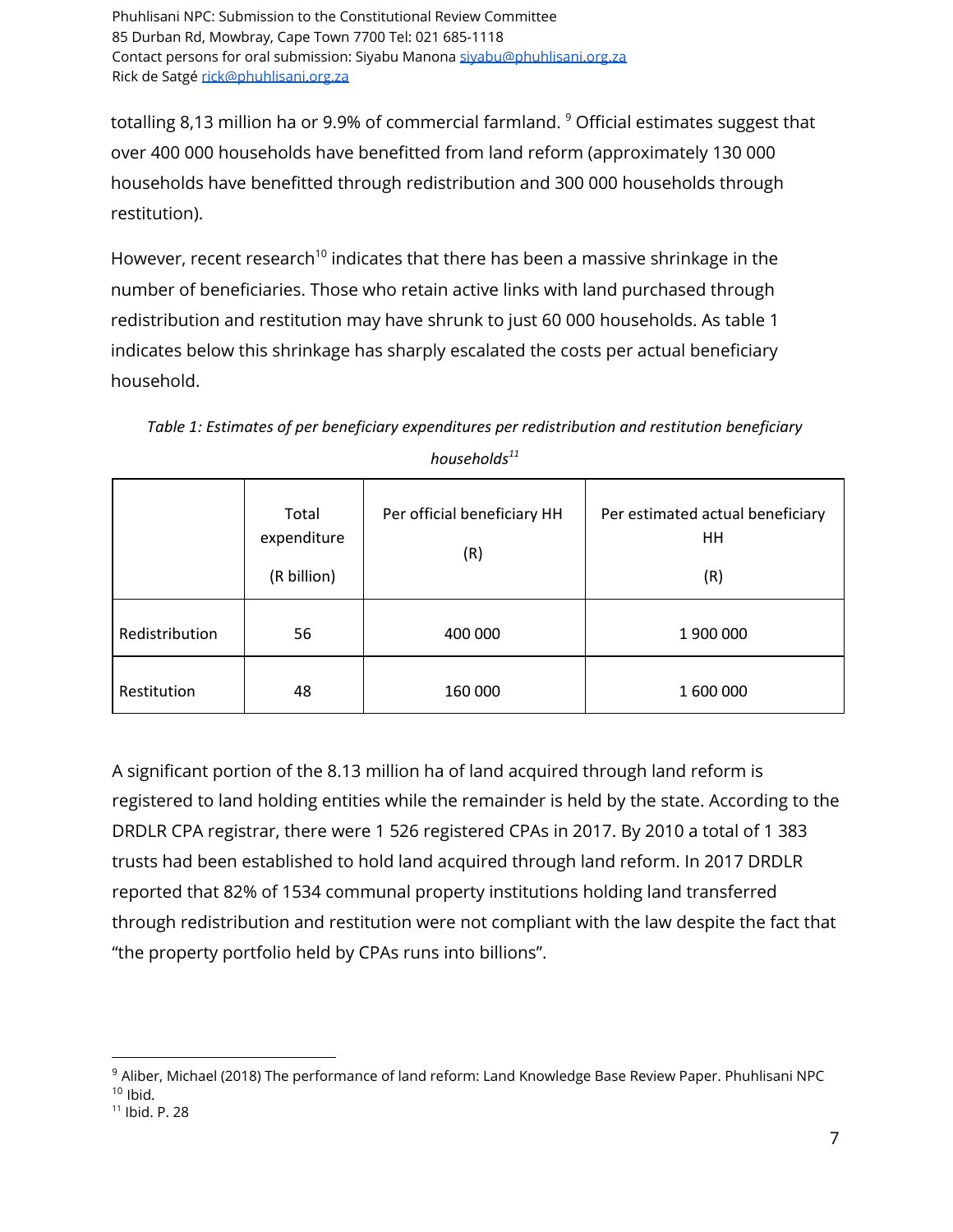The problems faced by land holding entities reflect state failure to adequately support and resource them. This has meant that for the membership in the vast majority of these CPIs there is insufficient clarity on land rights and no system to record and certify household and family rights and legally recognise social tenures. Consequently, there has been a reluctance to invest in the land. This resonates with figures in the Medium Term Strategic Framework 2014-2019 which reported that '5 015 farms obtained through land reform comprising 4,3m hectares of land reform land are underutilised'. 12

While land reform has been focused on redistribution and restitution, land tenure issues remain badly neglected. The extent of this neglect is reflected in the fact that just 3,7% of the DRDLR budget (itself only 0.4% of the national budget) is spent on land tenure and administration.

This is in a context where some 17 million South Africans in former homelands lack security of tenure and there is no legislation to protect their rights other than the Interim Protection of Informal Land Rights Act which to all practical purposes remains largely unenforced . Land administration systems in these areas are in disarray. Ongoing confusion over the role of chiefs in land administration has created spaces for land grabbing and elite capture - particularly with regard to mining deals in communal areas. In other settings legislation to secure land rights and tenure security of farm workers and labour tenants remains poorly implemented.

The above factors are aggravated by the fact that there is no nationally agreed land reform policy or legislation to give effect to Section 25(5) which clarifies who should benefit from land reform and how off register rights are to be secured. The multiple shortcomings summarised above have raised serious questions about the value of the returns on public money invested in land reform to date. Its contribution in its current form to poverty reduction, securing rural livelihoods and rectifying spatial inequality are negligible. As an indicator of the relative priority of the land reform programme it was recently verified $^{13}$ 

<sup>&</sup>lt;sup>12</sup> DPME, (2014) 'Draft discussion document for Rural Chapter, MTSF 2014 -19 discussed 26 June', DPME, Appendix 7, Pretoria, p. 12. ([http://www.dpme.gov.za/keyfocusareas/outcomesSite/MTSF%201/Outcome%207%20Rural%20Development%](http://www.dpme.gov.za/keyfocusareas/outcomesSite/MTSF%201/Outcome%207%20Rural%20Development%20MTSF%20Chapter.pdf)

[<sup>20</sup>MTSF%20Chapter.pdf](http://www.dpme.gov.za/keyfocusareas/outcomesSite/MTSF%201/Outcome%207%20Rural%20Development%20MTSF%20Chapter.pdf)) accessed May 2018

<sup>&</sup>lt;sup>13</sup> Africa check (2018) Yes, South Africa spends as much on VIP protection & security as on land reform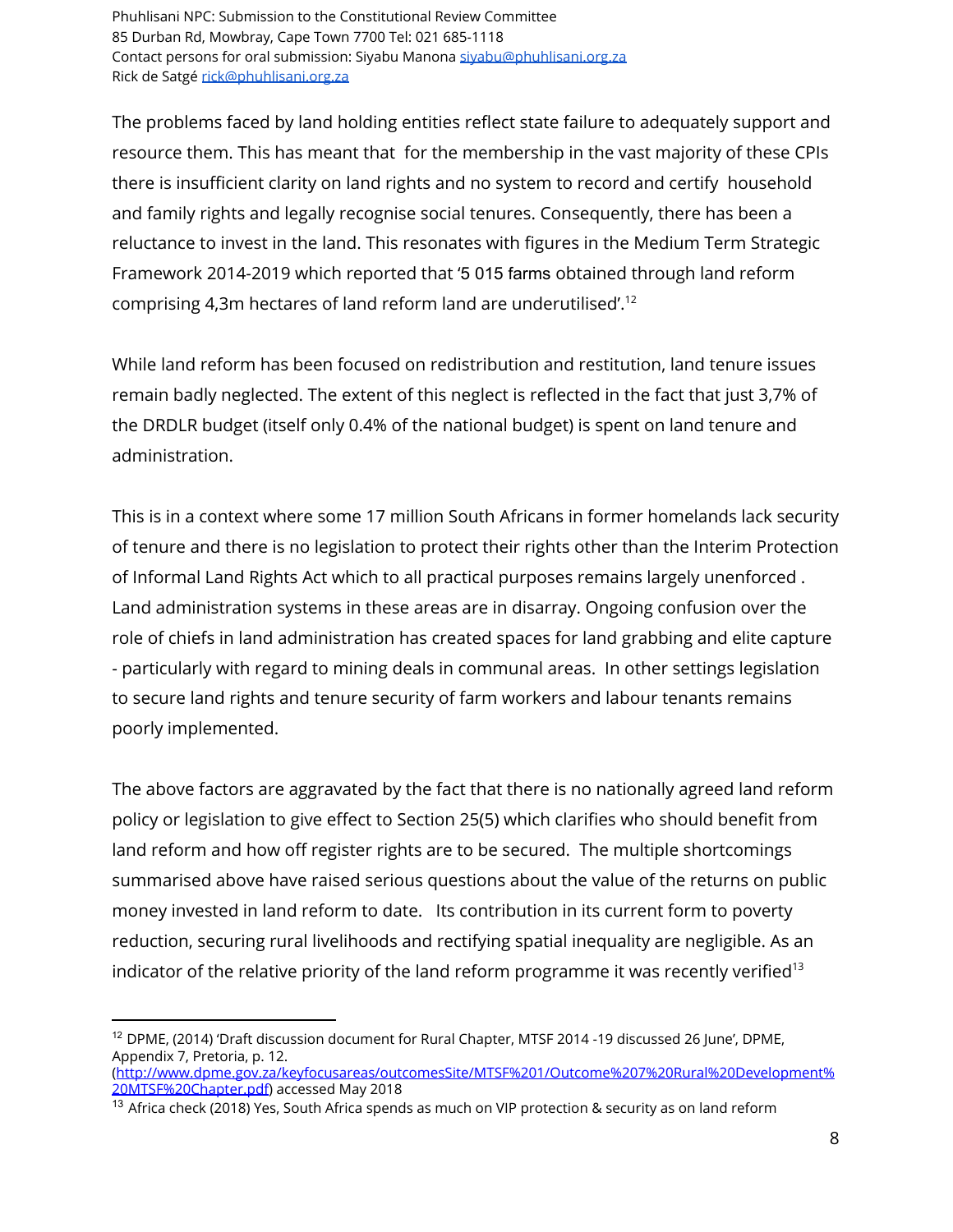that the budget for VIP protection services was of the same order as the 2,7 billion rand for the land redistribution and tenure security programmes. 14

Our consistent experience over more than decade working in land reform reveals critical incapacity within the state. This has been a major factor contributing to the policy and programmatic adhocracy which has hobbled the land reform programme and rendered it increasingly vulnerable to capture by connected individuals. This section provides an important backdrop to the expropriation debate. It is clear from the above that the key issue is not around the difficulty or expense in acquiring land but how far the land land reform programme to date has failed to realise the transformative power of the constitution - something we argue will not be addressed by a focus on expropriation without compensation.

# The centrality of an integrated system of property rights and a new emphasis on land administration

The Constitutional Review Committee has also invited inputs to "propose the necessary constitutional amendments where applicable with regards to the kind of future land tenure regime needed". While we have argued that there is no need to change the Constitution to enable expropriation without compensation we have identified an urgent need to change how land tenure and land administration are conceptualised in policy and law, and enabled by new land administration institutions.

Historically African tenure outside of the homelands was completely insecure and subjected to race-based laws, while in the homelands tenure was recognised mainly in the form of occupational rights (PTOs) and traditional authority governance. These rights were easily extinguished through wide-scale dispossession and forced removals. Attempts to simply upgrade these weak rights in the form of surveying and titling have largely run aground, and there is increasing realisation that there is a need to develop an alternative recordal system for registering these rights. This is reinforced by wide-ranging evidence from international experience.

 $^{14}$  Note that restitution currently has a budget of 3.4 billion and rural development 1.8 billion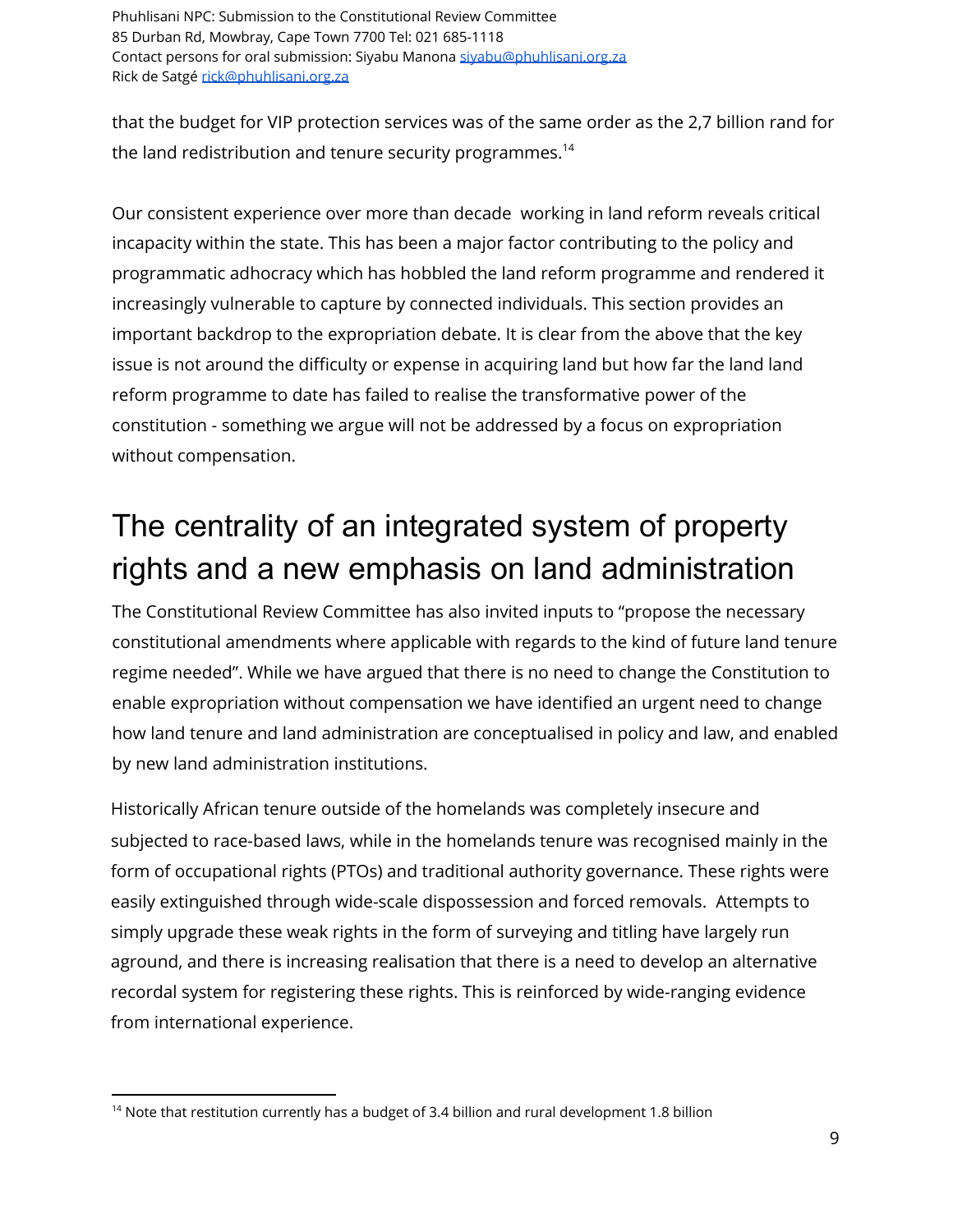> *As noted by the World Bank title deed systems remain institutionally onerous and unaffordable for poor households, so even if titles are registered on the handover of a house, they are seldom formally transferred to record further transactions on the property. 15*

When the new constitutional rights paradigm was created, there was unfortunately no attention paid to the importance of land administration. The failure to build a land administration system to administer the rights that are recognised in the various tenure laws has resulted in wide-scale ambiguity and persistence of vulnerability and non-recognition of indigenous tenure systems. It means that while rights may be recognised locally they cannot be 'defended against the world at large'.

Land administration is central in integrating and binding the diverse land rights into a national land administration system that will give these rights national recognition and legal status as a form of ownership. Building land administration institutions will improve the delivery of land reform programmes and provide the elements to develop an integrated property system in South Africa. While this may not require constitutional amendment it could benefit from being a recommendation of the Constitutional Review Committee which will reinforce the findings in the HLP report.

#### **Conclusion**

Expropriation without compensation has been framed by some as providing a possible panacea for the failures of land reform and an answer to the wider national failure to recast 'relations of production, property and power inherited from apartheid'.<sup>16</sup> [O](https://phuhlisaninpc-my.sharepoint.com/personal/rick_phuhlisani_org_za/Documents/09%20Rick%202016%2018/ABSA%20Knowledge%20base/Third%20draft%20review%20papers/De%20Satge%20R%20-%20Changing%20Land%20Policy%20070618.docx#_ftn2)thers seek to harness the symbolic power of the expropriation narrative to enlarge their political reach.

We caution that injudicious use of expropriation as a mechanism will result in contradictory impacts and macroeconomic consequences that are likely to far outweigh short term political gains and overwhelm benefits of land acquisition through expropriation.

<sup>&</sup>lt;sup>15</sup> The Report of the High Level Panel on the Assessment of Key Legislation and the Acceleration of Fundamental Change. (2017). Parliament of South Africa. P. 428

<sup>&</sup>lt;sup>16</sup> Bernstein, H. (1998). Social change in the South African countryside? Land and production, poverty and power. The Journal of Peasant Studies, 25, 1-32.